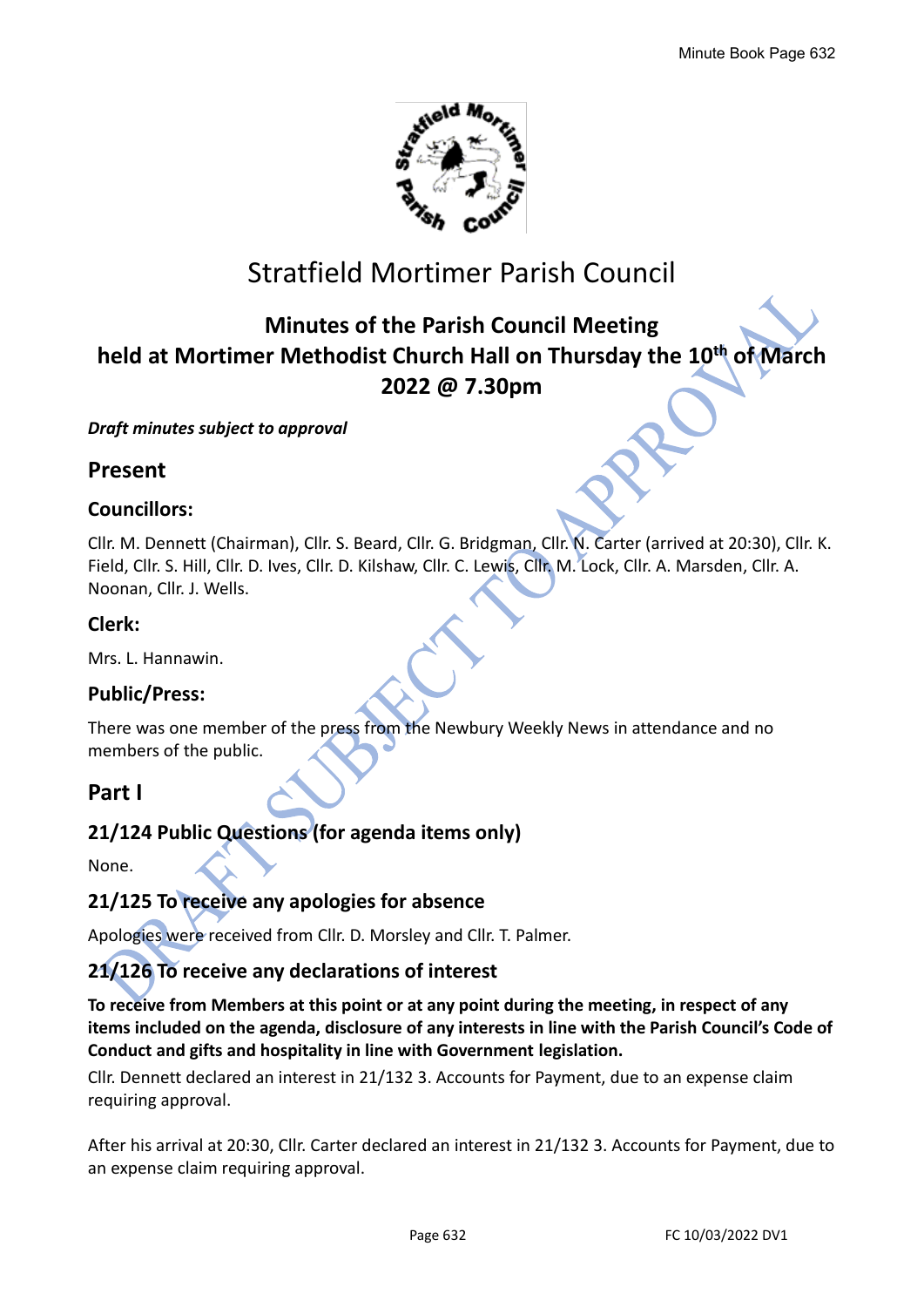# **21/127 Minutes of Last Meeting**

## **To resolve to APPROVE the Minutes of the Meeting of the Parish Council of the 10th of February 2022.**

**RESOLVED** with three abstentions, that these minutes be approved for signature by the Chairman as a true and correct record of the meeting.

# **21/128 Clerk's Report**

### **To receive a report from the Parish Clerk outlining actions taken following the meeting held on the 10th of February and other updates.**

- 1. Annual Parish Meeting: the date has been rearranged to Tuesday the 26<sup>th</sup> of April. St John's Hall has been booked. An internal meeting will be held to plan the event.
- 2. Variation in Licence for Martin McColl Ltd: confirmation was submitted WBC confirming the Council's decision recommending supporting the variation in licence.
- 3. Year End Internal Audit: this has been booked for Thursday the 19<sup>th</sup> of May.
- 4. Grounds Maintenance Contract: The decision regarding the new contract will be taken at the next Fairground and Cemetery Committee meeting. A one-off cut of the Fairground and Cemetery has been booked for mid-March.

The report was received.

## **21/129 Items to be taken into private session**

## **To determine which items, if any, of the Agenda should be taken with the public excluded.**

Cllr. Dennett proposed that agenda item 21/131 1b. Consultant for Phase 1 of the Neighbourhood Plan and 21/131 7. Risk Tracker be taken into Part II.

Seconded Cllr. Marsden. **RESOLVED** Unanimously.

# **21/130 Committee and Working Party/Group Reports**

## **1. Planning Committee.**

- There is ongoing correspondence with West Berkshire Council's (WBC) planning department regarding the lack of orange site notices being displayed.
- The Eastern Area Planning Committee have approved a Tree Preservation Order for a Pine on Land at Hasenbach, The Bevers.

## **2. Personnel Sub-Committee**

The Personnel Sub-Committee met on the 24th of February and reviewed the pay rates for the period from the 1<sup>st</sup> of April 2021. The recommendations made to the Finance and General Purposes Committee were approved.

## **3. Climate and Environment Working Party.**

- The order form for the Greening Campaign, Phase 1 has been submitted. WBC will pay 50% of the £230.00 costs. Once further information is received, a list of challenges for the community will be drawn up and the carbon saved by participating households monitored. The Working Party are looking to co-opt non-councillor members. The Greening Campaign will be announced at the Annual Parish Meeting.
- Three trees, donated by WBC, have been planted as part of "Blossom into Spring" to commemorate those who lost their lives to Covid. A plaque is being selected.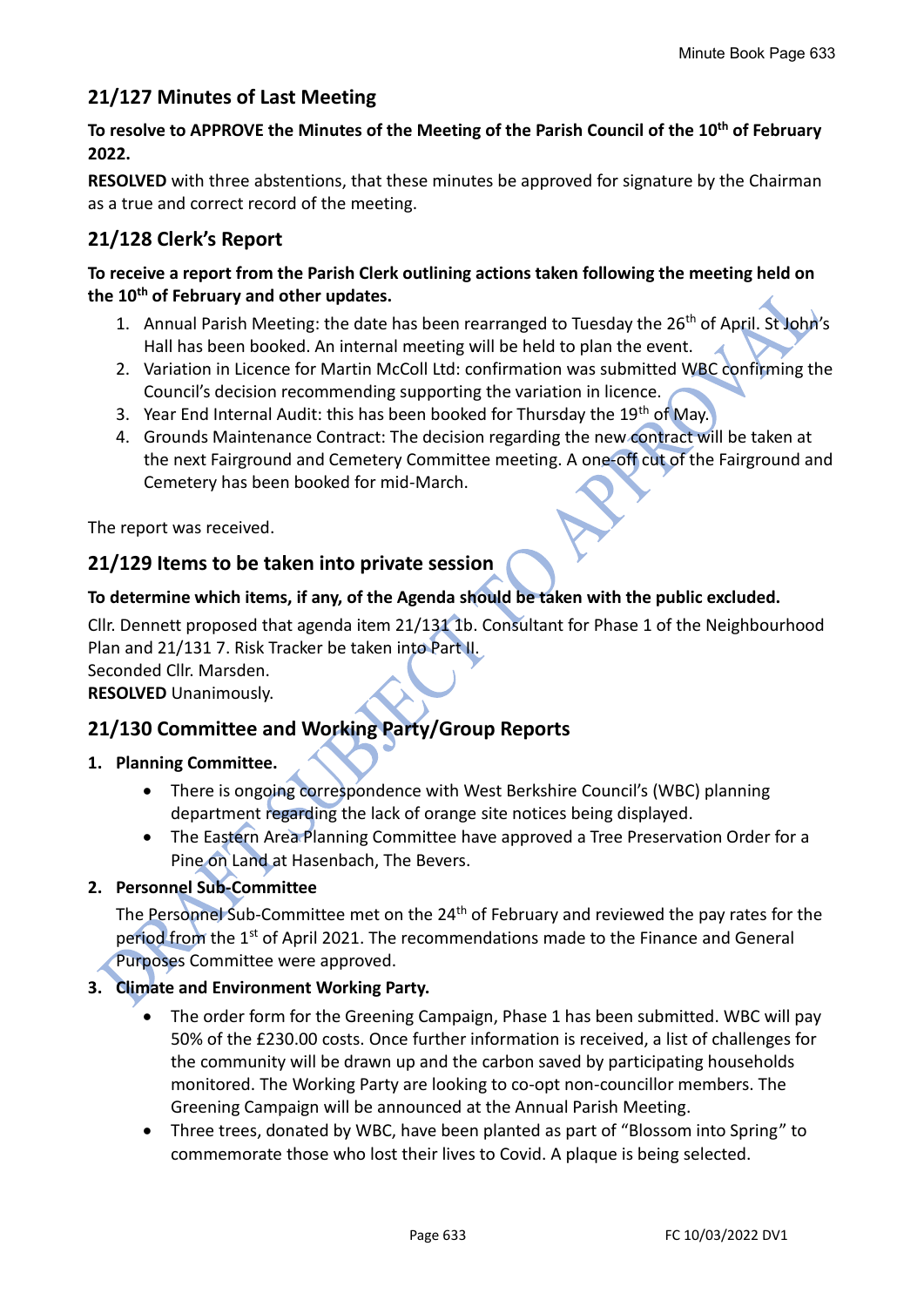#### **4. Communications Working Party.**

Report ref. 21-130 4. was received. It was noted that Finances and General Purposes agreed that newsletters will be published when necessary and not, as stated in the report, to align with the production and delivery of the Mortimer Village Partnership newsletters.

#### **5. Mortimer to Burghfield Cycleway and Footpath.**

- Meetings have been held with landowners to provide an update. Some of the surveys and reports required for the planning application have been completed and others will be undertaken shortly.
- An update on the project will be included in the next newsletter.

### **6. The Strategy Working Party.**

- Report ref. 21-130 6. was received.
- Cllr. Marsden confirmed that Wicksteed have given an initial installation month of July. This may be brought forward.
- Cllr. Morsley will continue to oversee the tumulus work.

## **7. The Street Footway Widening Working Party.**

- WBC will be cutting the holly alongside the path to ground level but leaving the roots to help retain the soil. This will be a temporary measure whilst a more permanent solution for retaining the soil is sought.
- It was noted that further to the recent high winds, debris has gathered along the path and in the gutters. In addition, the drainage and manholes are blocked. The Clerk will report this to Jon Winstanley.

## **21/131 Items for Consideration and Resolution**

#### **1. Neighbourhood Plan**

**a. To receive and endorse a written report from the Neighbourhood Plan Steering Group (NPSG).**

Report ref. 21-121 1a was received.

**b. To resolve the appointment of a consultant for Phase 1 of the new Neighbourhood Plan and approve the terms and conditions of any contract.**

Minuted at Part II.

## **2. Queen's Platinum 70th Jubilee**

**a. To RECEIVE a written report and budgetary status from the Queen's Platinum 70th Jubilee working party.**

The Working Party minutes were circulated with the meeting papers. Cllr. Beard gave a verbal update, and the following was noted:

- £5,200 of sponsorship has been received and other companies/organisations have been approached with the aim to raise £10,000.
- There is no forecast of income as this will depend on numbers attending.
- The attendance or not of the RAF should be confirmed this month.
- The Fun Fair will be paying commission on both Friday and Saturday events.
- Alternative First Aid provision has been found at a cost of £1,300 to include the Friday evening and Saturday events.
- The Beacon event will be taking place on the Thursday evening.
- Road closures are being organised through WBC. It will be a rolling road closure.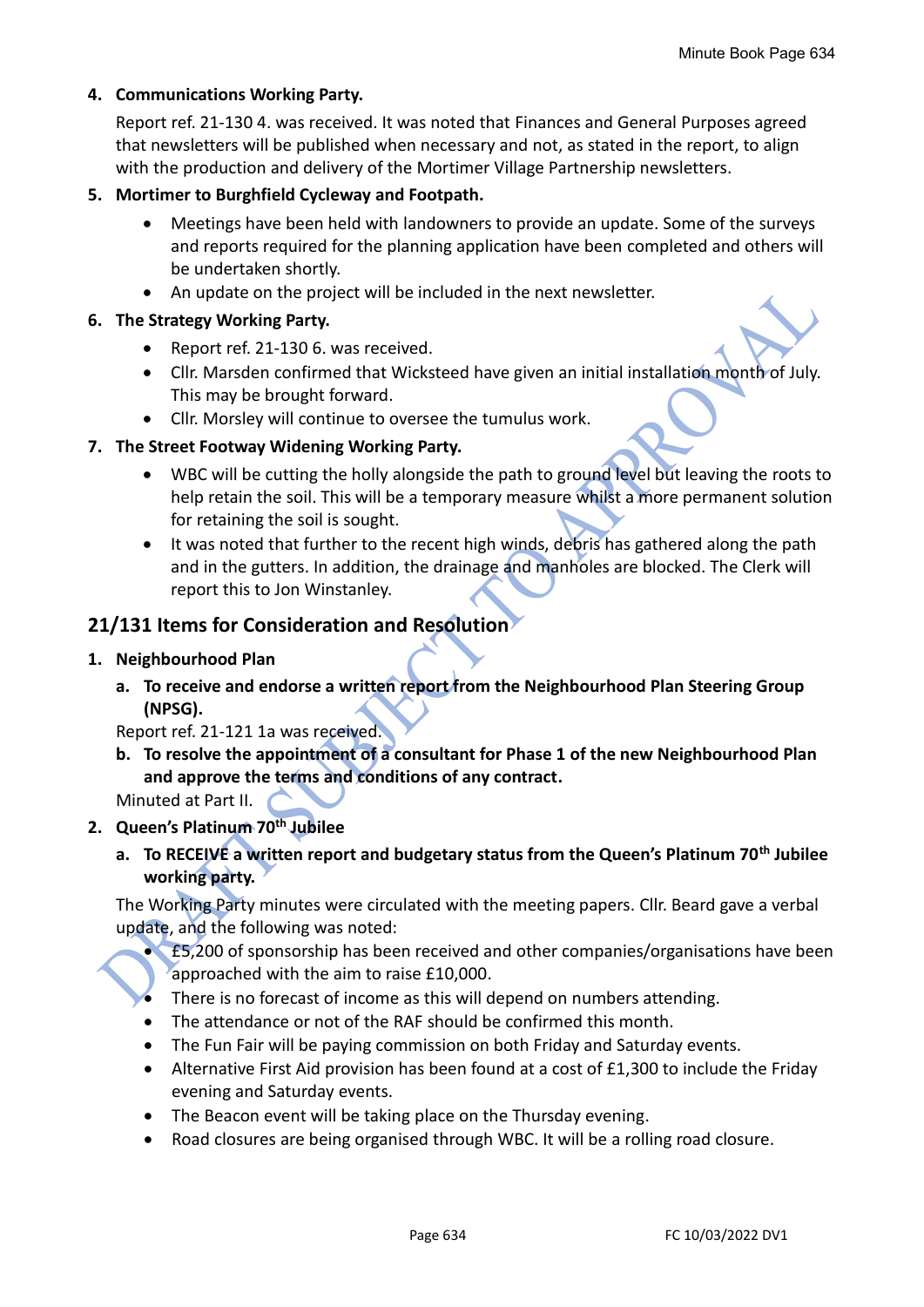## **b. To RECEIVE a report on decisions taken under delegated powers.**

Report ref. 21-121 2b was received. It was noted that the cost of the First Aid is now £1,300 as opposed to the £1,650 stated. The company has provided a copy of their Malpractice and Professional Indemnity insurance, but evidence of public liability is likely to be required. The Clerk is confirming this with the Council's insurers.

**c. To consider other matters arising in respect of the event and RESOLVE further decisions to be taken and associated budget if applicable.**

The issue of who is contracting for the concessions still needs resolving. This will be considered at the Working Party meeting next Tuesday.

#### **3. Review of Policies**

## **a. To receive an update on the review of Standing Orders and Financial Regulations.**

Further to the Finances and general Purposes Committee meeting, Cllr. Bridgman and the Clerk will be undertaking a review of the Standing Orders and Financial Regulations for future consideration.

## **b. To receive and approve the Persistent Complainants Policy as recommended by Finance and General Purposes.**

Further to a discussion regarding the Policy content, Cllr. Dennett proposed that Cllr. Field and the Clerk further review the Policy for future consideration by Full Council.

Seconded by Cllr. Field.

**RESOLVED** unanimously.

#### **# Cllr. Carter arrived at 20:30**

#### **4. Community Grant Fund**

## **To receive and approve the Community Grant Fund Policy and Application Form as recommended by Finance and General Purposes.**

The Policy and Application form were considered. It was agreed that an upper application limit and application deadline would be announced as part of a publicity statement.

Cllr. Dennett proposed the approval of the Policy and Application Form.

Seconded by Cllr. Lock.

**RESOLVED** unanimously.

## **5. Service Charges 2022/2023**

## **To receive and approve the service charges for 2022/2023 as recommended by Finance and General Purposes.**

The service charges were considered.

Cllr. Dennett proposed the service charges be approved and they include a caveat that they are subject to a review at the Council's discretion.

Seconded by Cllr. Bridgman.

**RESOLVED** with one abstention.

## **6. Fairground and Cemetery Committee Meeting**

## **To resolve the change of date for the next Fairground and Cemetery Committee meeting from Thursday the 24th March 2022 to Tuesday the 29th of March 2022.**

Proposed by Cllr. Hill. Seconded by Cllr. Kilshaw. **RESOLVED** with one abstention.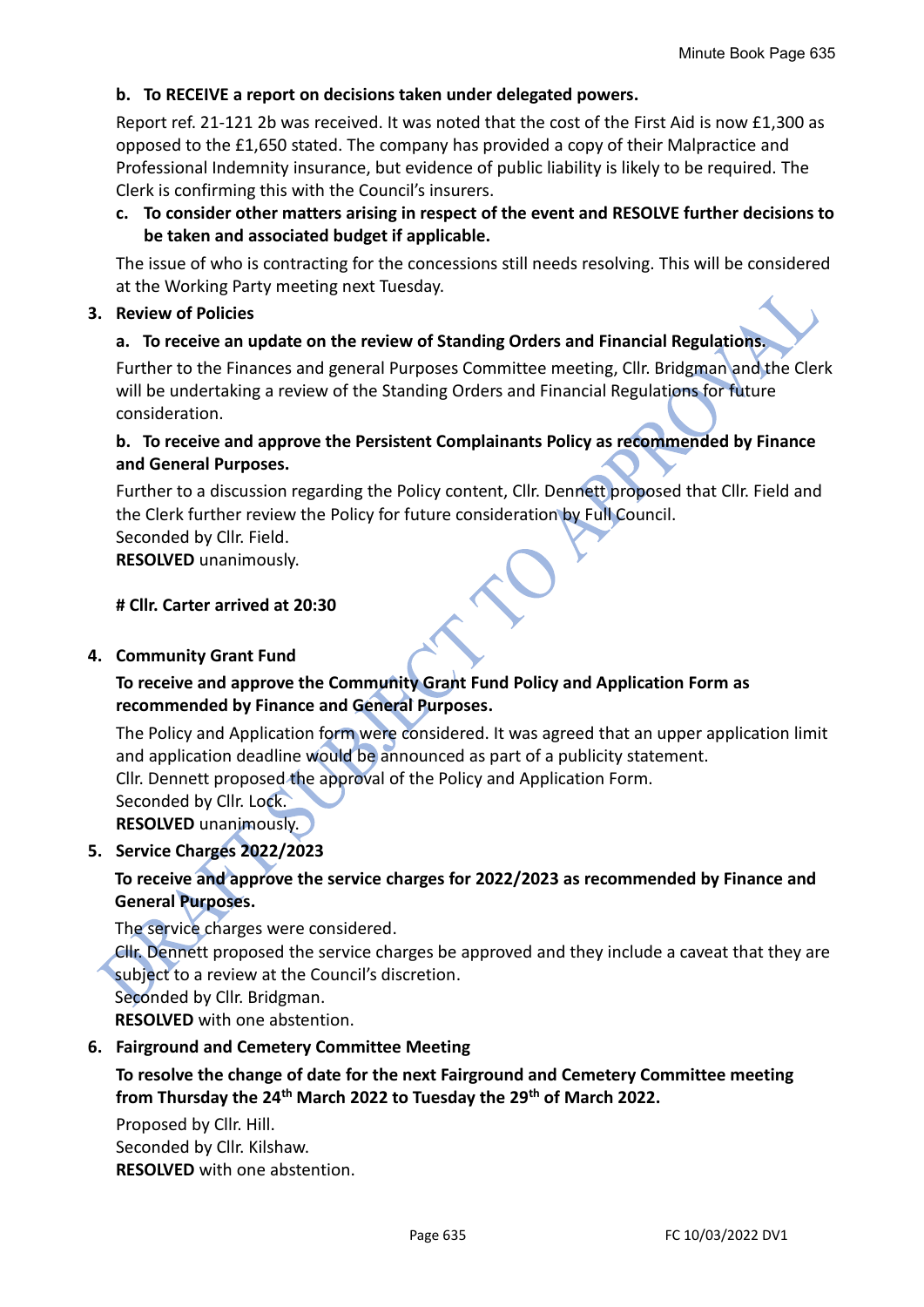### **7. Risk Tracker**

**To receive and approve the Risk Tracker as recommended by Finance and General Purposes.** Minuted at Part II.

## **21/132 Finance**

**1. Accounts to the 31st of January 2022**

## **To receive and APPROVE the Income and Expenditure Report to the 31 st of January 2022 and the Balance Sheet as of that date.**

The financial reports ref. 21-132 1.0, 1.1 and 1.2 were received. Proposed by Cllr. Dennett. Seconded by Cllr. Bridgman. **APPROVED** unanimously.

# **2. Payments made with authorisation of Chairman/Vice-Chairman**

#### **To receive and note summary of payments:**

| Item | <b>Payee Details</b>                                                                       | Amount     |
|------|--------------------------------------------------------------------------------------------|------------|
|      | 1. Salaries (Month 11 - February 2022)                                                     | £4,003.06  |
|      | 2. HMRC - PAYE & NI for Month 11                                                           | £1,090.77  |
|      | 3. Information Commissioner's Office - Data protection fee renewal 2022<br>Cheque 301407]  | £40.00     |
|      | 4. Stratfield Mortimer Parochial Church Council $\frac{1}{2}$ grant for St. Mary's grounds | £ 2,400.00 |
|      | maintenance [cheque 301408]                                                                |            |
|      | 5. HP USB-C/A Universal Dock G2 - inc. VAT [SMPC Card]                                     | £178.80    |

The payments were received and noted.

#### **3. Accounts for Payment**

#### **To receive and APPROVE items of expenditure:**

| Item | <b>Payee Details</b>                                          | Amount    |
|------|---------------------------------------------------------------|-----------|
| 1.   | N. Carter - registration of Mortimer Community Fibre Part-    | £ 27.00   |
|      | nership with Companies House                                  |           |
|      | 2. David Sturt - SMPC & NP IT Support February                | £90.00    |
| 3.   | Oakey Tree Services – emergency tree work in cemetery         | £564.00   |
|      | (lime tree and ivy) - inc. VAT                                |           |
|      | 4. M. Dennett – Chairman's Allowance: Christmas gifts         | £47.42    |
|      | 5. Westcotec Ltd – vehicle activated sign equipment upgrade – | £750.00   |
|      | inc. VAT                                                      |           |
|      | 6. St Johns Hall Mortimer - Booking for B&M NAG meeting on    | £15.00    |
|      | 23rd March 2022                                               |           |
|      | 7. St Johns Hall Mortimer - Booking for Annual Parish Meeting | £45.00    |
|      | on 26 <sup>th</sup> April 2022                                |           |
|      | 8. Ridge & Partners* - Utilities Searches, and Stage 1 Road   | £1,683.02 |
|      | Safety Audit - inc. VAT                                       |           |
| 9.   | Dads Shop $-$ cable ties $-$ inc. VAT                         | £5.99     |
|      | 10. Tactical Facilities – Lime Tree bark bases – inc. VAT     | £336.00   |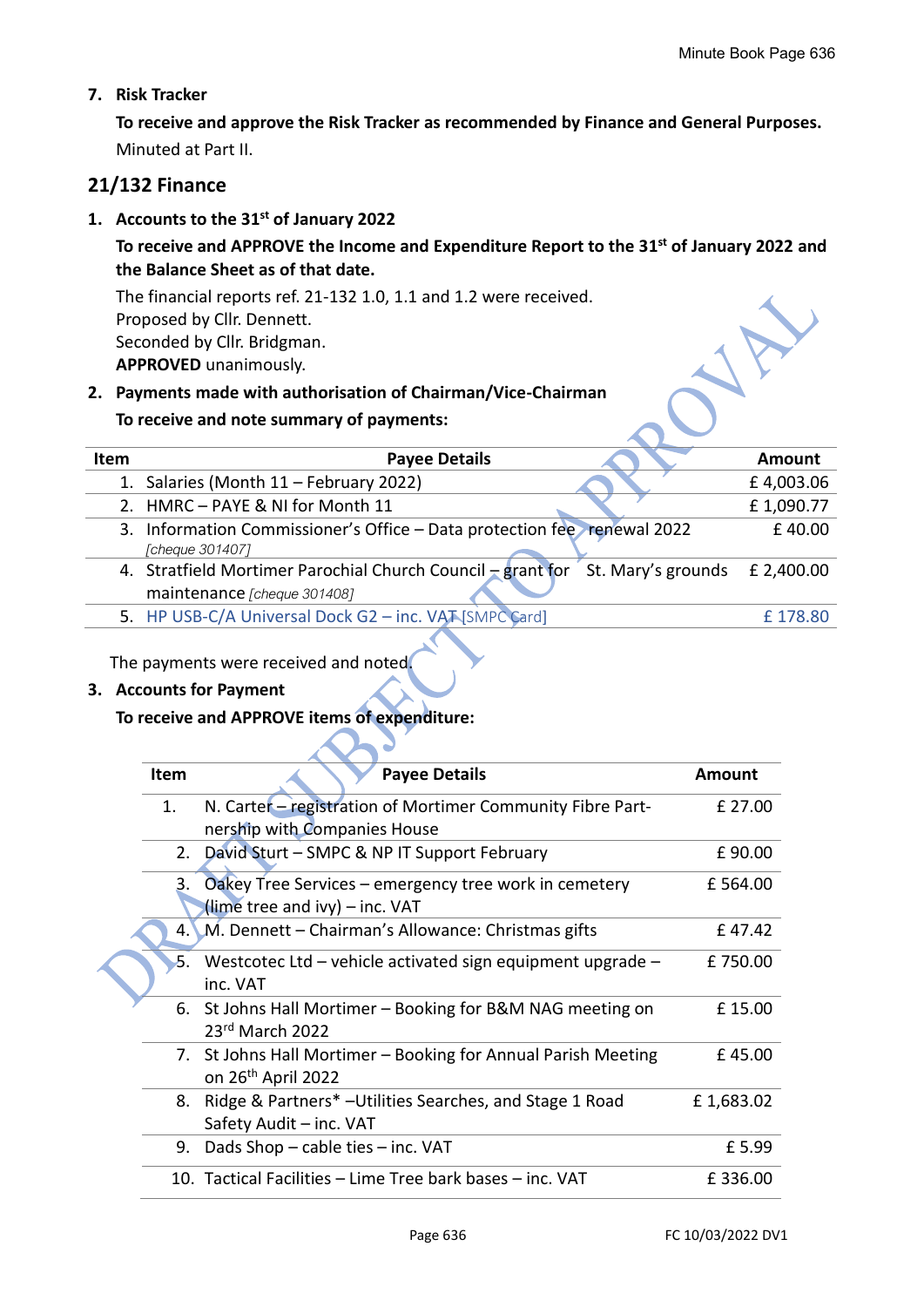| 11. Vita Play – Play area inspection for January 2022 – inc. VAT                | £117.60  |
|---------------------------------------------------------------------------------|----------|
| 12. Microsoft - 2x renewal Office 365 licences for Parish Office<br>[SMPC Card] | £ 225.60 |
| 13. Google Cloud EMEA - January cloud storage [SMPC Card]                       | £0.36    |
| 14. Lloyds MultiPay Card - monthly fee (December 2021) [SMPC]<br>Card]          | £3.00    |
| 15. SUEZ - Fairground Recycling February 2022 - inc. VAT [DD]                   | £83.81   |
| 16. Smart Pensions Ltd - Monthly fee (January 2022) [DD]                        | £18.00   |
| 17. EE – mobile phone plan charges – inc. VAT [DD]                              | £ 24.00  |
| $11 - 211 + 111$                                                                |          |

Proposed by Cllr. Hill. Seconded by Cllr. Marsden.

**RESOLVED** with two abstentions.

**4. Bank Reconciliation and Internal Controls – RFO**

**To note the Bank Reconciliation and quarterly Internal Control have been undertaken for the period to the 31st of December 2022.**

Noted.

## **21/133 Items for information only**

- **1. To note the meetings that have taken place of the following committees:**
	- **a. Finance and General Purposes – 01/03/2022**

The meeting was noted.

#### **2. District Councillor Reports**

Dist. Cllr. Bridgman's report ref. 21-133 2. was received. Cllr. Bridgman confirmed:

- the District Parish Conference is on the 26<sup>th</sup> May.
- Surface dressing works from Station Road roundabout to Goodboys Lane will be being carried out.

Cllr. Hill suggested WBC should undertake a bike awareness "Be Seen" campaign.

#### **3. Correspondence**

| <b>Item</b> | <b>Details</b>                                                                |
|-------------|-------------------------------------------------------------------------------|
| 1.          | West Berkshire Council (WBC): Notification that their current grounds mainte- |
|             | nance contract is coming to an end, and they be reviewing the prices of ser-  |
|             | vices such as the dog bin emptying. In addition, they are looking to put into |
|             | place a Service Level Agreement. Changes will take effect from January 2023.  |
|             | WBC: Notification that they have adopted the Compton NDP and it now forms     |
|             | part of the Development Plan for the purposes of managing development in      |
|             | the parish of Compton.                                                        |
| 3.          | Royal British Legion (RBL): An invitation to buy a Queens Green Canopy plaque |
|             | which would support the RBL.                                                  |

Further correspondence was confirmed as follows:

- WBC: information regarding a pilot project for a new community mapping tool which aims to connect grassroot community groups with other in West Berkshire.
- Cllr. Bridgman: information regarding the next round of Members Bids. Costed applications need to be with Cllr. Bridgman by Friday the  $20<sup>th</sup>$  of May. If successful, applications for capital projects up to £5,000 will be match funded.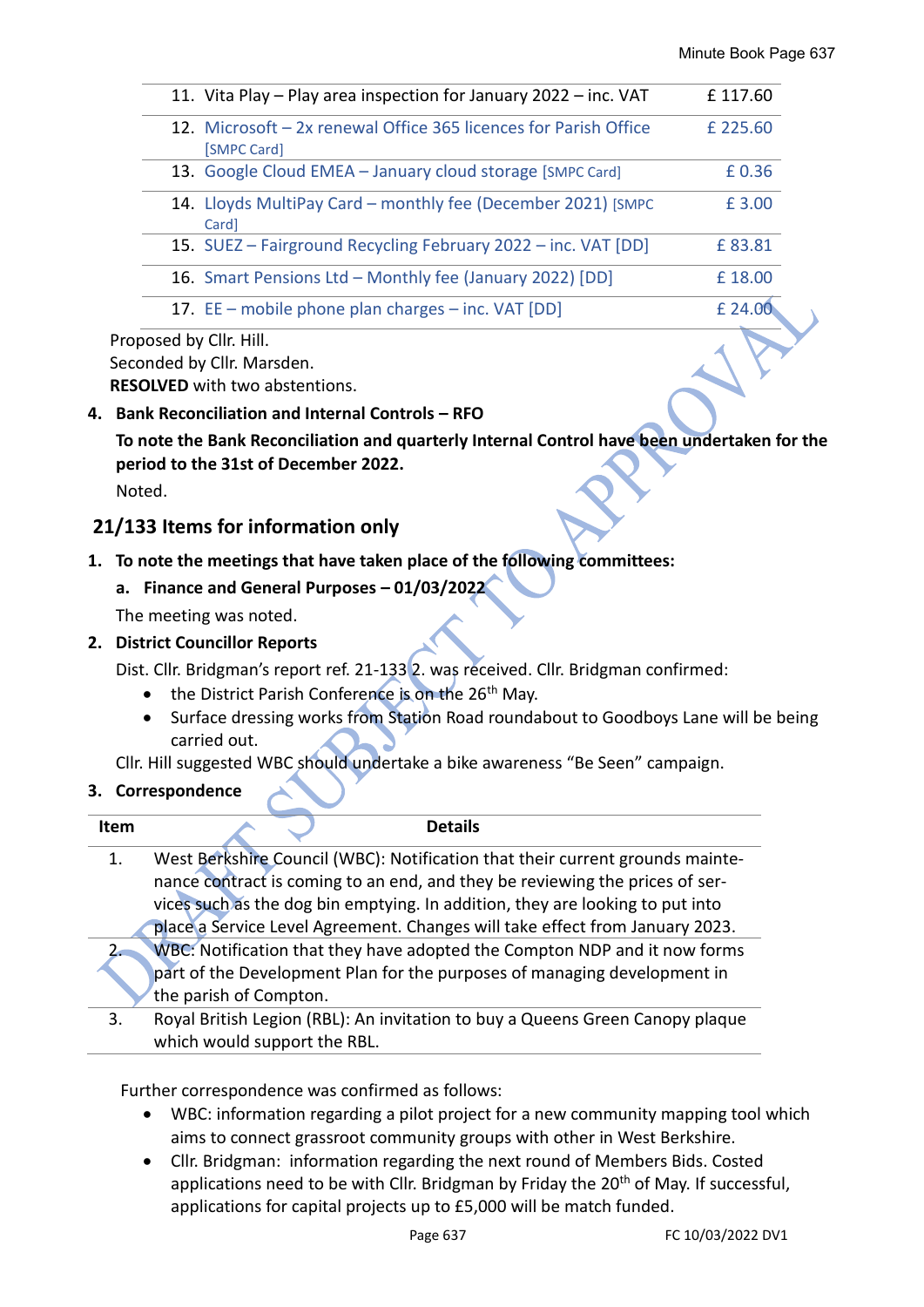The correspondence was received.

**4. Planning decisions and information from West Berkshire Council**

**22/00099/COND1: 12 The Avenue, Mortimer Common, Reading, West Berkshire Application for approval of details reserved by condition 4 (Schedule of materials) of planning permission 21/02660/HOUSE - Single storey rear extension and first floor chalet bungalow extension with addition of front porch.**

**APPROVED** – 4 March 2022

**21/03098/HOUSE: 37 Victoria Road, Mortimer Common, Reading, West Berkshire Proposed rear ground and first floor extension, and the erection of a new front porch. WITHDRAWN** – 24 February 2022

# **21/03050/HOUSE: 11 Longmoor Road, Mortimer, Reading, West Berkshire RG7 3PR Single storey rear extension.**

**GRANTED**– 11 February 2022 (Called in on 12 January 2022)

**SMPC Comments:** The proposal seems to create a separate self-contained unit on the top left hand of the ground floor, the bedroom of which seems very small. No kitchen is marked in either that unit or the main house and should be identified. Concern was expressed that it would be very easy to create separate entrances for the small unit and the main house. This would create a separate dwelling which should not happen without specific planning permission and which the committee would oppose.

The area that was previously identified as the kitchen has a toilet coming directly from it. The development is going from a 3 to a 4 bedroom property and as such, 3 car parking spaces are required. No car parking is shown on the layout and this needs to be addressed. The Committee would like to draw attention to two other very recent applications for this property; 21/02526/CERT and 21/02595/HOUSE and raise the question of how the 3 applications relate to one another.

# **21/03075/HOUSE: 32 King Street, Mortimer Common, Reading, West Berkshire RG7 3RS Rear Extension.**

**GRANTED** – 8 February 2022 **SMPC Comments:** No objections.

**21/03165/HOUSE: 3 Tower Gardens, Mortimer Common, Reading, West Berkshire RG7 3RW Conversion of existing loft into a habitable room**

**GRANTED** – 8 February 2022 **SMPC Comments:** No objections.

**21/03146/COND1: Treloar, Loves Wood, Mortimer Common, Reading, West Berkshire Application for approval of details reserved by condition 4 (Arboricultural Method Statement) of approved 21/02180/HOUSE - New side extension, adjustments to windows and doors, amendments to existing external materials.**

**APPROVED** – 8 February 2022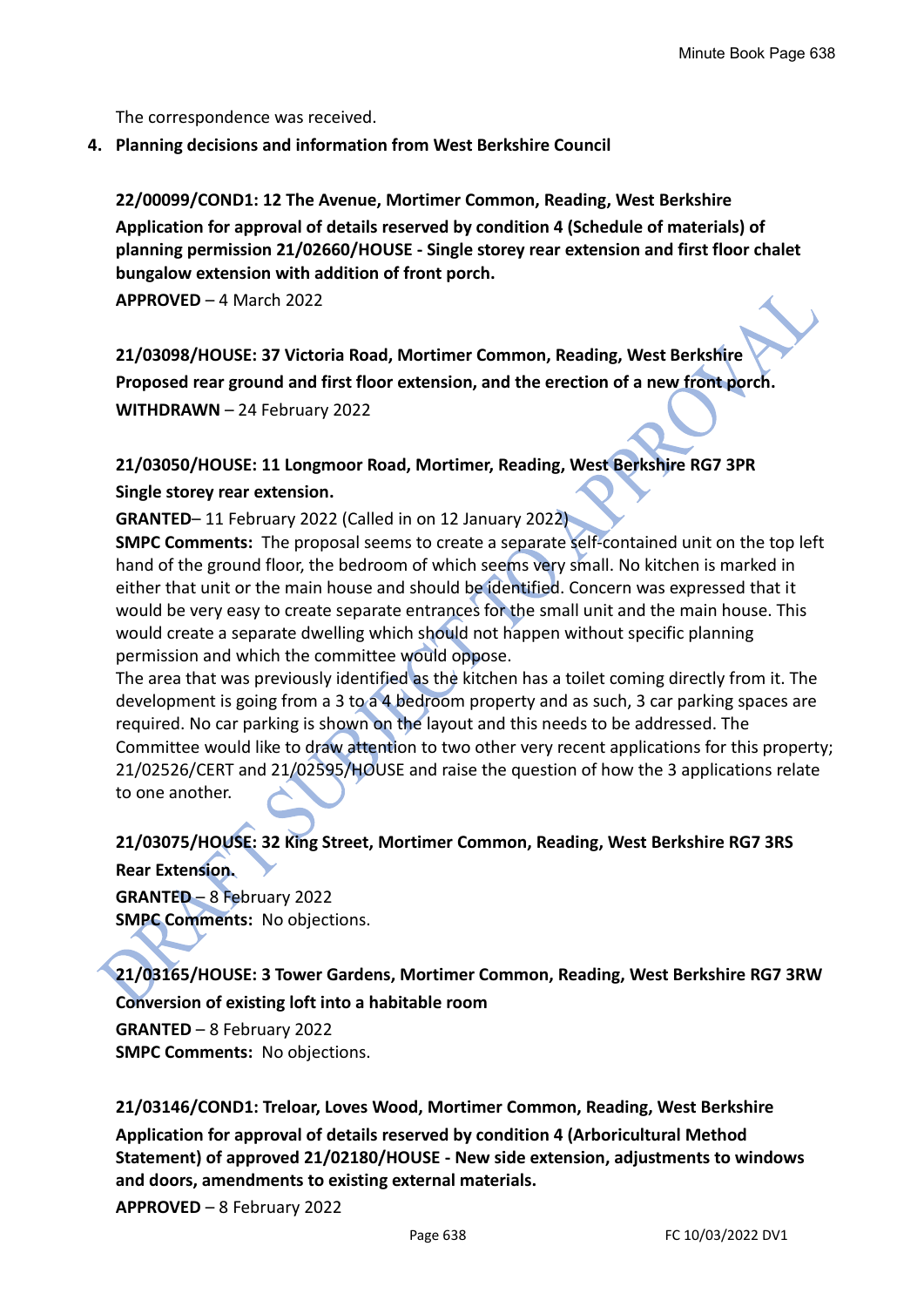## **22/00165/NONMAT: 97 The Avenue, Mortimer Common, Reading, West Berkshire**

**Non material amendment to approved 21/00390/HOUSE - Double storey side extension and single storey front extension to existing link-detached house. Amendment First floor obscured side window to a bathroom, alterations to the rear windows and a Velux to the roof space.**

**APPROVED** – 8 February 2022

The planning decisions were received.

Cllr. Bridgman reported that the consideration of the application for the Energy Recovery Centre Incinerator – not in the parish of Stratfield Mortimer - has been extended to the  $7<sup>th</sup>$ April. It is unlikely to be extended further.

#### **5. Neighbourhood Action Group Report**

Report ref. 21/133 5. was received.

#### **6. Health and Safety**

The annual RoSPA inspection will be taking place in April. The quarterly maintenance inspection has been undertaken and the report will be considered at the next Fairground and Cemetery Committee meeting.

#### **7. Minor Matters**

- Cllr. Kilshaw raised the question if SMPC would give funding to help set up a Men's' Sheds group. This may be suitable for the Community Grant Fund.
- Cllr. Hill 1) thanked Oakey Tree Service for their prompt response for dealing with the tree in the cemetery which fell as a result of Storm Eunice 2) reported that the Cemetery extension bridge will be being installed the  $w/b$  the  $14<sup>th</sup>$  of March.
- Cllr. Lock raised the issue of cars parked against the traffic at night and cars parked on the footways by more than a third. The NAG representatives will inform the police.
- Cllr. Carter reported that 1) further complaints have been received about the parking outside the café and queried if this should be revisited 2) St Mary's School are looking at off road parking.

## **21/134 Communications**

## **To identify items for communicating**

None.

# **21/135 Future Agenda Items**

## **To identify future agenda items**

- Persistent Complainants Policy
- Members' Bids

## **21/136 Exclusion of Press and Public**

**To pass a resolution under Section 1, Paragraph 2 of The Public Bodies (Admission to Meetings) Act 1960, to exclude members of the press and public from the meeting at Part II, items identified at 21/129 on the Agenda, due to the confidential nature of the business to be transacted.**

Cllr. Dennett proposed the resolution to exclude the press and public. Seconded by Cllr. Marsden.